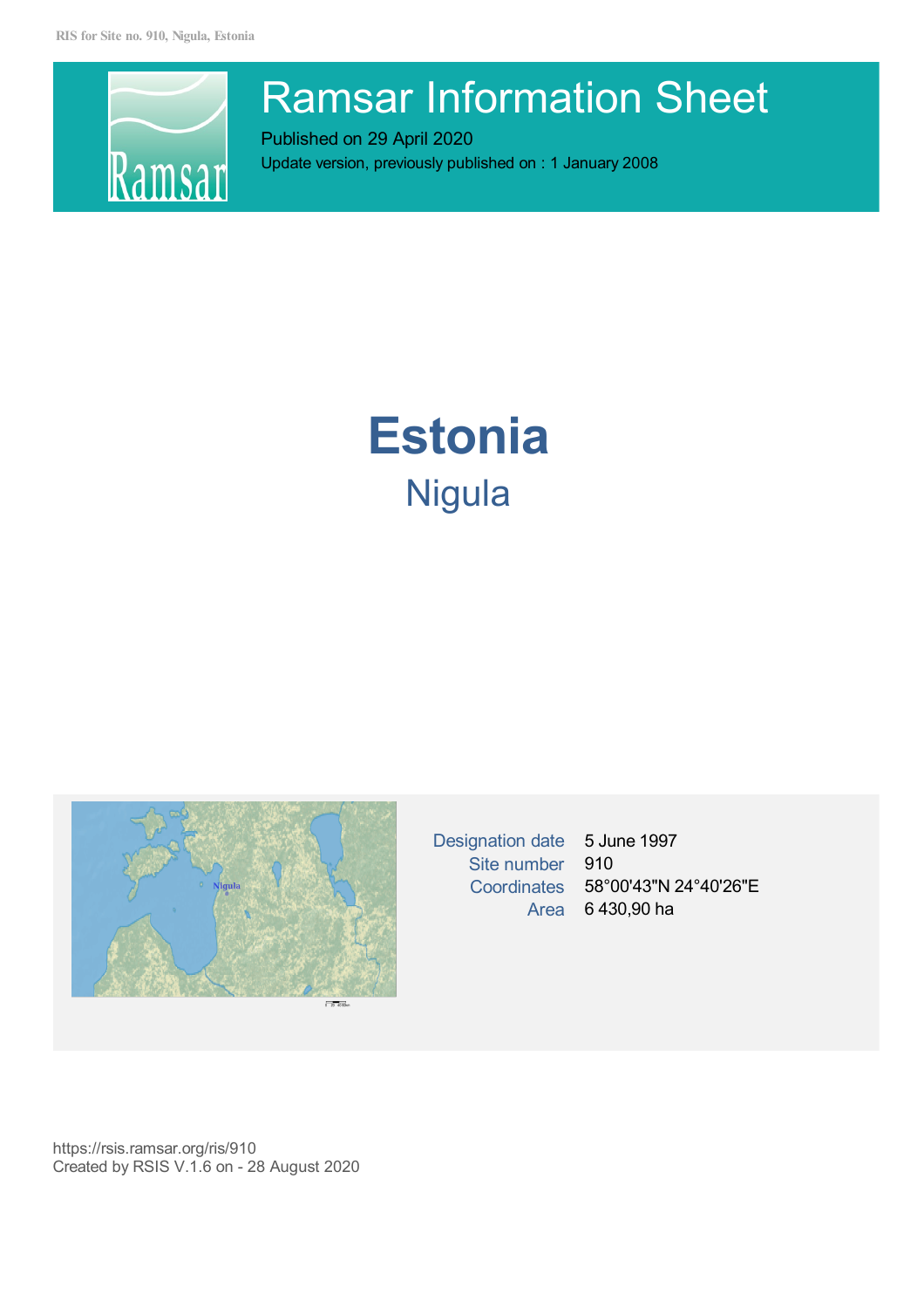# Color codes

Fields back-shaded in light blue relate to data and information required only for RIS updates.

Note that some fields concerning aspects of Part 3, the Ecological Character Description of the RIS (tinted in purple), are not expected to be completed as part of a standard RIS, but are included for completeness so as to provide the requested consistency between the RIS and the format of a 'full' Ecological Character Description, as adopted in Resolution X.15 (2008). If a Contracting Party does have information available that is relevant to these fields (for example from a national format Ecological Character Description) it may, if it wishes to, include information in these additional fields.

## 1 - Summary

## **Summary**

Nigula Nature Conservation Area is an extensive wetland and forest complex. 34% (2,191 ha) of the area is covered by mires, different forest habitat types (incl. wet forests) are covering 46% (2,065 ha) and agricultural lands (cereal crop fields and grasslands) 20% of the area (according to Estonian Base Map 1:10 000).

Core of the nature conservation area, Nigula mire (2,342 ha) is a typical West-Estonian type plateau bog with a relatively open and flat central part divided into two separate units by a row of mineral islands. The site is important as a good representative of mire wetland types characteristic for Baltic Coast Bog Province and as a stopover site for several migration birds. It is among the first protected bogs in Estonia, protected since 1957.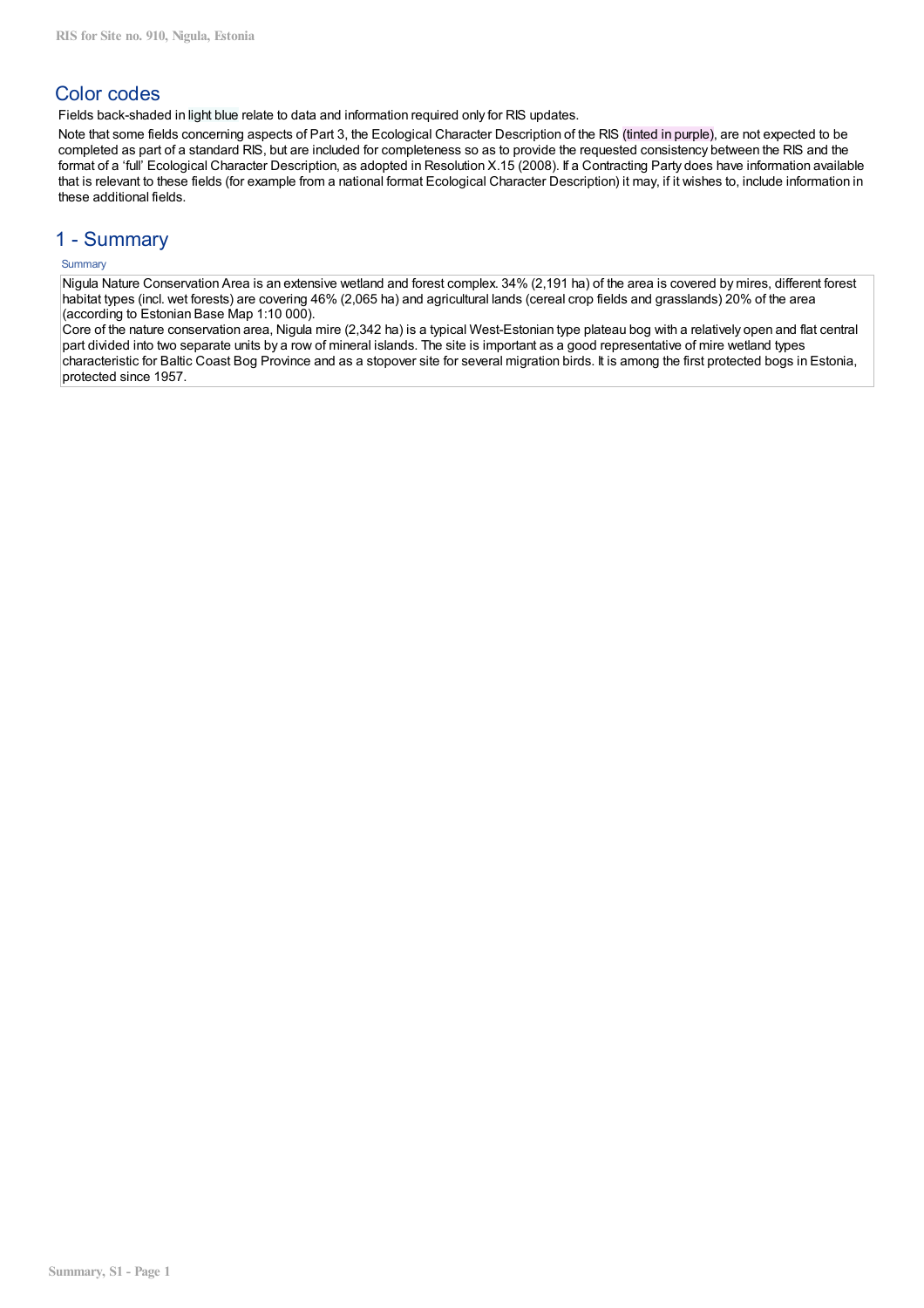# 2 - Data & location

## 2.1 - Formal data

## 2.1.1 - Name and address of the compiler of this RIS

## Compiler 1

| Name                                                                                                                                 | Marika Kose                                                                                                                        |  |  |  |  |  |
|--------------------------------------------------------------------------------------------------------------------------------------|------------------------------------------------------------------------------------------------------------------------------------|--|--|--|--|--|
| Institution/agency                                                                                                                   | Estonian University of Life Sciences                                                                                               |  |  |  |  |  |
| Postal address                                                                                                                       | Suurküla 21                                                                                                                        |  |  |  |  |  |
| E-mail                                                                                                                               | marika.kose@emu.ee                                                                                                                 |  |  |  |  |  |
| Phone                                                                                                                                | +37256561373                                                                                                                       |  |  |  |  |  |
| Compiler 2                                                                                                                           |                                                                                                                                    |  |  |  |  |  |
| Name                                                                                                                                 | Kai Kimmel                                                                                                                         |  |  |  |  |  |
| Institution/agency                                                                                                                   | <b>Environmental Board</b>                                                                                                         |  |  |  |  |  |
| Postal address                                                                                                                       | Narva Str 7a, Tallinn                                                                                                              |  |  |  |  |  |
| E-mail                                                                                                                               | kai.kimmel@keskkonnaamet.ee                                                                                                        |  |  |  |  |  |
| Phone                                                                                                                                | +3725289685                                                                                                                        |  |  |  |  |  |
| 2.1.2 - Period of collection of data and information used to compile the RIS                                                         |                                                                                                                                    |  |  |  |  |  |
| From year   2012                                                                                                                     |                                                                                                                                    |  |  |  |  |  |
| To year   2017                                                                                                                       |                                                                                                                                    |  |  |  |  |  |
| 2.1.3 - Name of the Ramsar Site                                                                                                      |                                                                                                                                    |  |  |  |  |  |
| Official name (in English, French or<br>Spanish)                                                                                     | Nigula                                                                                                                             |  |  |  |  |  |
|                                                                                                                                      | 2.1.4 - Changes to the boundaries and area of the Site since its designation or earlier update                                     |  |  |  |  |  |
|                                                                                                                                      | (Update) A Changes to Site boundary Yes O No O                                                                                     |  |  |  |  |  |
|                                                                                                                                      | (Update) B. Changes to Site area No change to area                                                                                 |  |  |  |  |  |
| 2.1.5 - Changes to the ecological character of the Site                                                                              |                                                                                                                                    |  |  |  |  |  |
| (Update) 6b i. Has the ecological character of the Ramsar Site (including No<br>applicable Criteria) changed since the previous RIS? |                                                                                                                                    |  |  |  |  |  |
| 2.2 - Site location                                                                                                                  |                                                                                                                                    |  |  |  |  |  |
| 2.2.1 - Defining the Site boundaries                                                                                                 |                                                                                                                                    |  |  |  |  |  |
| b) Digital map/image<br><1 file(s) uploaded>                                                                                         |                                                                                                                                    |  |  |  |  |  |
| Former maps $\vert 0 \vert$                                                                                                          |                                                                                                                                    |  |  |  |  |  |
| <b>Boundaries description</b>                                                                                                        |                                                                                                                                    |  |  |  |  |  |
|                                                                                                                                      | The boundaries on Nigula Ramsar site are the same as Nigula Nature Conservation Area. It has a border with Sookuninga Ramsar Site. |  |  |  |  |  |
| 2.2.2 - General location                                                                                                             |                                                                                                                                    |  |  |  |  |  |
| a) In which large administrative region does<br>the site lie?                                                                        | Pärnu                                                                                                                              |  |  |  |  |  |
| b) What is the nearest town or population<br>centre?                                                                                 | Tali                                                                                                                               |  |  |  |  |  |

## 2.2.3 - For wetlands on national boundaries only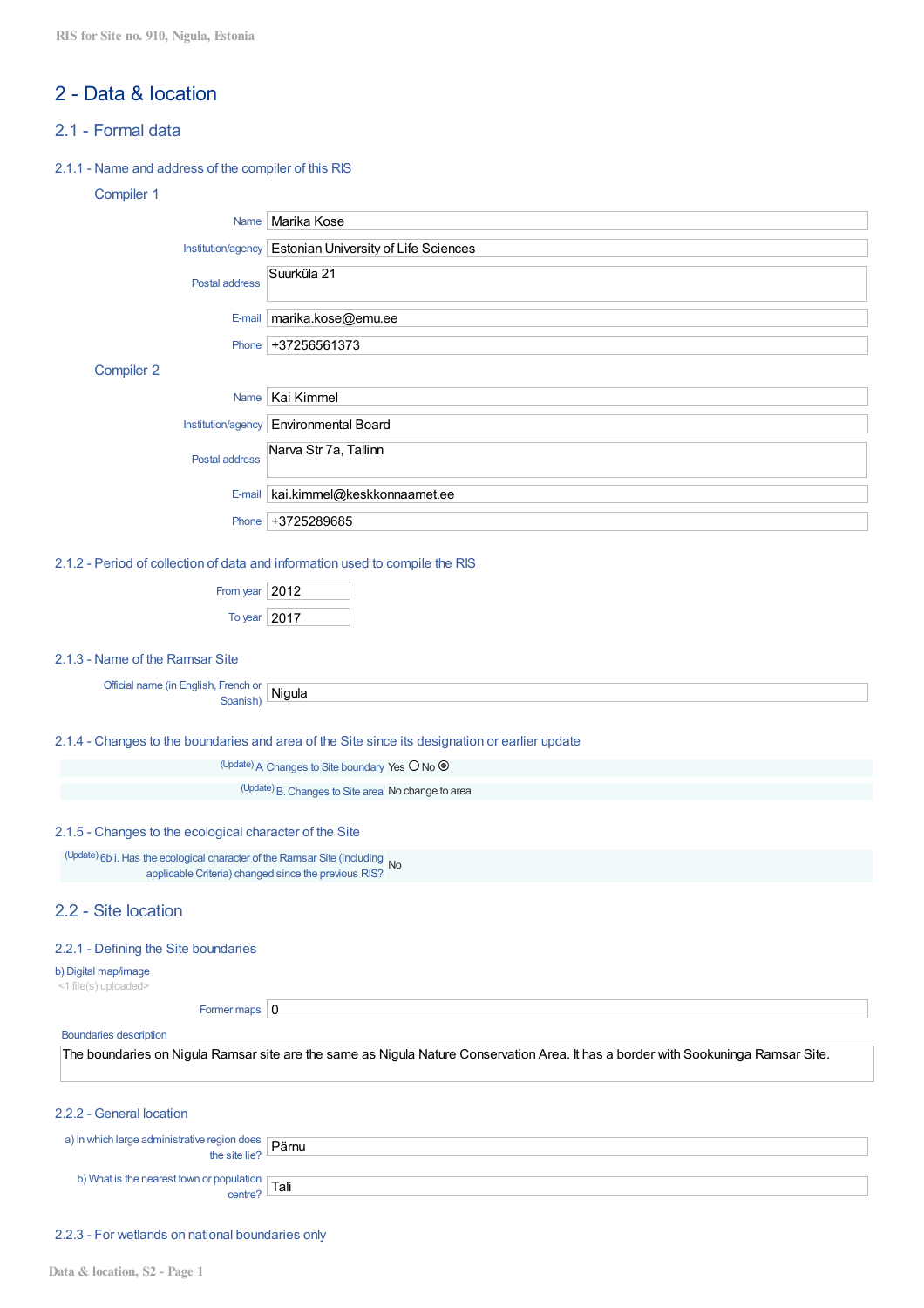## a) Does the wetland extend onto the territoryof one or more other nore other Yes O No (

#### b) Is the site adjacent to another designated Ramsar Site on the ves O No (territory of another Contracting Party?

idem No

d) Transboundary Ramsar Site name: North Livonian

## 2.2.4 - Area of the Site

| Official area, in hectares (ha): 6430.9                     |  |
|-------------------------------------------------------------|--|
| Area, in hectares (ha) as calculated from $\boxed{6430.92}$ |  |

## 2.2.5 - Biogeography

| Biogeographic regions               |                      |  |  |  |  |
|-------------------------------------|----------------------|--|--|--|--|
| <b>Regionalisation scheme(s)</b>    | Biogeographic region |  |  |  |  |
| EU biogeographic<br>regionalization | boreal               |  |  |  |  |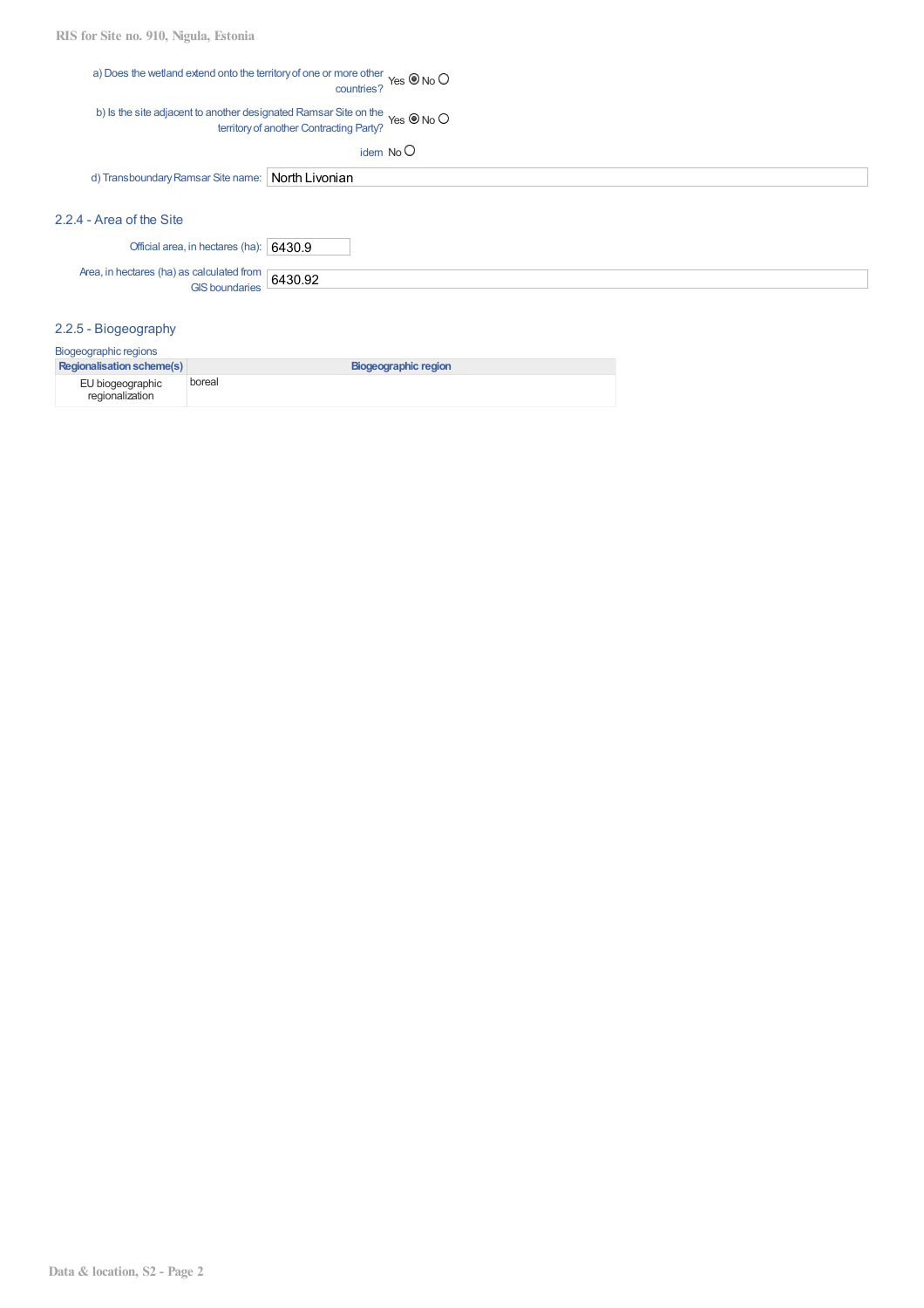# 3 - Why is the Site important?

## 3.1 - Ramsar Criteria and their justification

#### ■ Criterion 1: Representative, rare or unique natural or near-natural wetland types

| Hydrological services provided    | The mire complex is located on the watershed of the several small rivers and plays an important role in the<br>recharge and discharge of groundwater, and maintenance of water quality in southwest Estonia.                                                                                                                                                                                                                                                                                                                                                                                                              |
|-----------------------------------|---------------------------------------------------------------------------------------------------------------------------------------------------------------------------------------------------------------------------------------------------------------------------------------------------------------------------------------------------------------------------------------------------------------------------------------------------------------------------------------------------------------------------------------------------------------------------------------------------------------------------|
| Other ecosystem services provided | Biodiversity. Climate change mitigation. Recreation and education - Nature trail. Cranberry picking area.                                                                                                                                                                                                                                                                                                                                                                                                                                                                                                                 |
| Other reasons                     | The site is a good representative of active raised bogs (7110 Annex I Habitat Directive), transition mires<br>and quaking bogs (7140), bog woodland (91D0), Fennoscandian deciduous swamp Woods (9080), and<br>natural dystrophic lakes (3160) characteristic of the Boreal Biogeographical region. The mosaic wetland<br>complex plays a substantial hydrological, biological and ecological role in the region, identified both as<br>BA and Natura 2000 site, as well as International level Core area in the Pan European Ecological<br>Network. Nigula Bog is well known as a reference site for raised bog studies. |

#### ■ Criterion 2 : Rare species and threatened ecological communities

#### Criterion 3 : Biological diversity

Justification Eagle, Lagopus lagopus Willow Grouse, Botrychium virgianum Rattlesnake Fern (the largest population in The site supports a number of vulnerable and endangered species which are under protection and/or listed in the Red Data Book of Estonia. Highly endangered and strongly protected (I protection category) are Pteromys volans Flying Squirrel, Ciconia ciconia Black Stork, Aquila pomarina, Lesser-Spotted Estonia), Metzgeria conjugate (only population in Estonia). Dragonfly species Sympecma paedisca and Anax imperator listed in the Red Data Book of Estonia and Leucorrhinia albifrons listed in list of protected species of III category.

#### ■ Criterion 4 : Support during critical life cycle stage or in adverse conditions

Criterion 5 : >20,000 waterbirds

Overall waterbird numbers 30 000 Start year 2010 Source of data: Estonian Ornithological Society Standard DAtabase

## 3.2 - Plant species whose presence relates to the international importance of the site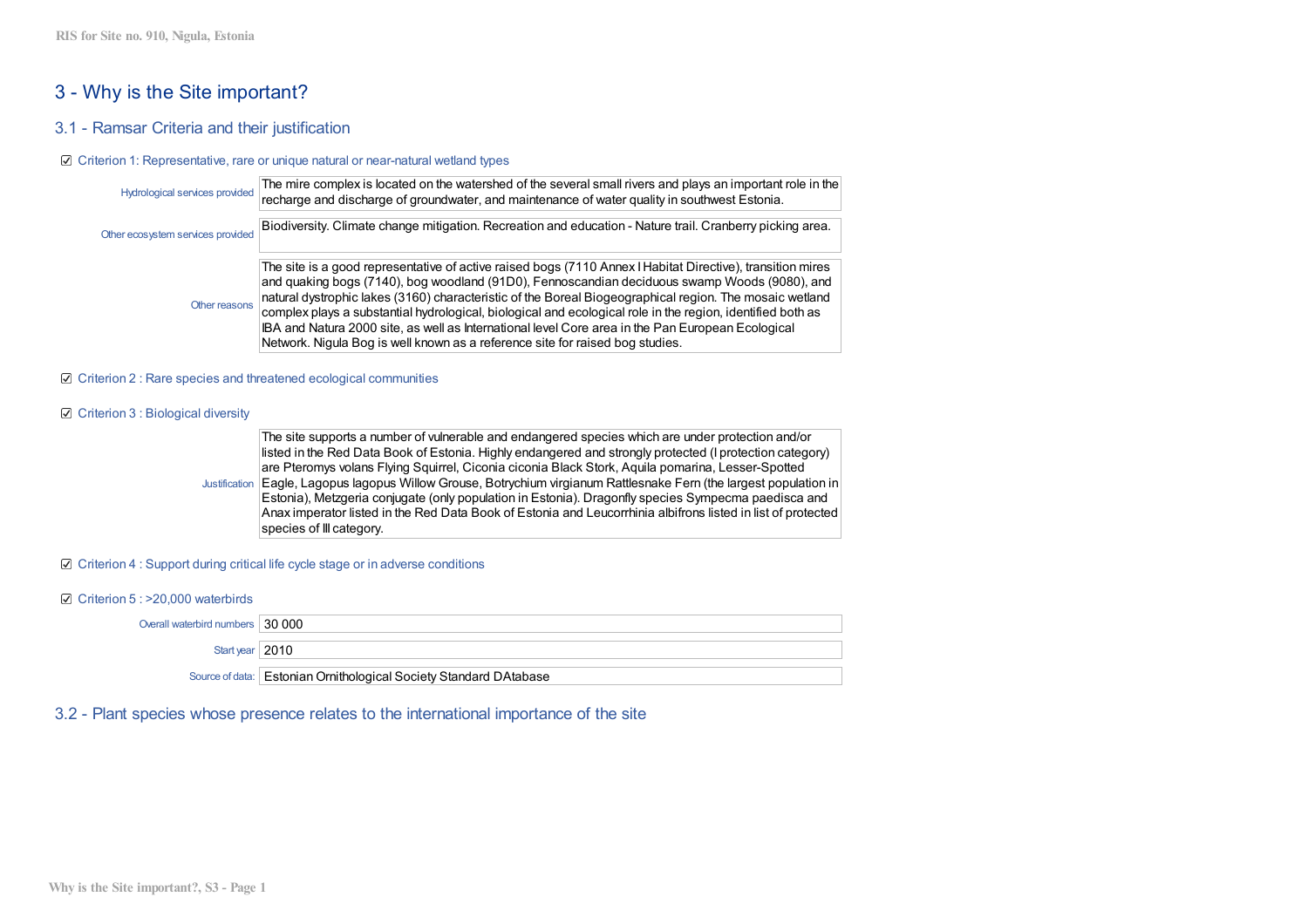| Scientific name        | <b>Common name</b> | <b>Criterion 2</b> | <b>Criterion 3</b> | <b>Criterion 4</b> | <b>IUCN</b><br>Red<br>List | <b>CITES Appendix I</b> | Other status                                                      | <b>Justification</b>                                     |
|------------------------|--------------------|--------------------|--------------------|--------------------|----------------------------|-------------------------|-------------------------------------------------------------------|----------------------------------------------------------|
| Botrychium multifidum  |                    | ☑                  | ☑                  | С                  |                            |                         | EN in Red Data Book of Estonia                                    | Rear species growing only in wetland related<br>habitats |
| Botrychium virginianum |                    | ⊽                  | ☑                  | С                  |                            |                         | EN in Red Data Book of Estonia                                    | The plant is very rare in the country                    |
| Carex disperma         |                    | ☑                  | ☑                  | С                  |                            |                         | VU in Red Data Book of Estonia                                    |                                                          |
| Cinna latifolia        | Slender Wood-reed  | ☑                  |                    | С                  |                            |                         | Habitats Directive Appendix II; EN in Red Data<br>Book of Estonia | The plant is found in bog islands,                       |
| Cypripedium calceolus  |                    | ☑                  | ☑                  | С                  | LC                         | О                       | Listed in Appendix II of Habitat Directive                        |                                                          |
| Hammarbya paludosa     |                    | ⊽                  | ☑                  | Е                  | LC                         | Ω                       | VU in Red Data Book of Estonia                                    | Very rare                                                |
| Metzgeria conjugata    |                    | ☑                  |                    | С                  |                            | ⊓                       | CR in Red Data Book of Estonia                                    |                                                          |

Nigula is important in maintaining the geographic range of a plant species and communities, common to raised bogs and supports rare/endangered species.

## 3.3 - Animal species whose presence relates to the international importance of the site

| Phylum                         | Scientific name                   | <b>Common name</b>                            | <b>Species</b><br>qualifies<br>under<br>criterion<br>2   4   6   9   3   5   7   8 | <b>Species</b><br>contributes<br>under<br>criterion | Pop.<br>Size   | Period of pop. Est. occurrence Red Appendix Appendix | $\frac{0}{0}$<br><b>IUCN</b><br>1)<br>List | <b>CITES</b> | <b>CMS</b>           | <b>Other Status</b>               | <b>Justification</b>                          |
|--------------------------------|-----------------------------------|-----------------------------------------------|------------------------------------------------------------------------------------|-----------------------------------------------------|----------------|------------------------------------------------------|--------------------------------------------|--------------|----------------------|-----------------------------------|-----------------------------------------------|
| <b>Birds</b>                   |                                   |                                               |                                                                                    |                                                     |                |                                                      |                                            |              |                      |                                   |                                               |
| <b>CHORDATA</b><br><b>AVES</b> | <b>Accipiter nisus</b>            | Eurasian<br>Sparrowhawk                       | <b>ØØOOØOOO</b>                                                                    |                                                     | $\overline{4}$ | 2013-2017                                            | LC                                         | с            |                      | <b>EU Birds Directive Annex I</b> | Wetland related species, 4 breeding pairs     |
| <b>CHORDATA</b><br><b>AVES</b> | <b>Anser albifrons</b>            | <b>Greater White-</b><br>fronted Goose        | TØN.                                                                               |                                                     |                | 15000 2013-2017                                      |                                            |              |                      |                                   | Migratory                                     |
| <b>CHORDATA</b><br><b>AVES</b> | <b>Anser erythropus</b>           | Lesser White-<br>fronted Goose                | <b>ØØOOOO</b>                                                                      |                                                     | ╥              | 250 2013-2017                                        |                                            |              | $\blacktriangledown$ | <b>EU Birds Directive Annex I</b> | Mgratory                                      |
| <b>CHORDATA</b><br><b>AVES</b> | Aquila pomarina                   | <b>Lesser Spotted</b><br>Eagle                | ٦ľ                                                                                 | JMO                                                 |                | 2013-2017                                            |                                            |              |                      | <b>EU Birds Directive Annex I</b> | Breeding                                      |
| AVES                           | CHORDATA Caprimulgus<br>europaeus | European Nightjar <b>Do Do Do Do Do Do Do</b> |                                                                                    |                                                     |                | 150 2013-2017                                        |                                            |              |                      | <b>EU Birds Directive Annex I</b> | breeding                                      |
| <b>CHORDATA</b><br><b>AVES</b> | Ciconia ciconia                   | <b>White Stork</b>                            | - 111                                                                              | חסוΩ                                                | T<br>10        | 2013-2017                                            | LC                                         |              |                      | <b>EU Birds Directive Annex I</b> | <b>Breeding</b>                               |
| <b>CHORDATA</b><br>AVES        | Circus pygargus                   | Montagu's Harrier <b>MM</b> IDD <b>M</b> DD   |                                                                                    |                                                     |                | 2013-2017                                            | LC                                         |              |                      | <b>EU Birds Directive Annex I</b> | Typical species for wetlands. 1 breeding pair |
| <b>CHORDATA</b><br><b>AVES</b> | <b>Grus grus</b>                  | Common Crane                                  | <b>MALLMOU</b>                                                                     |                                                     | 6              | 2013-2017                                            | LC                                         |              |                      | <b>EU Birds Directive Annex I</b> | only in open bogs                             |
| <b>CHORDATA</b><br><b>AVES</b> | Lanius collurio                   | Red-backed<br>Shrike                          | ØØOOØOOO                                                                           |                                                     | 8              | 2013-2017                                            | LC                                         |              |                      | <b>EU Birds Directive Annex I</b> | typical open bog species                      |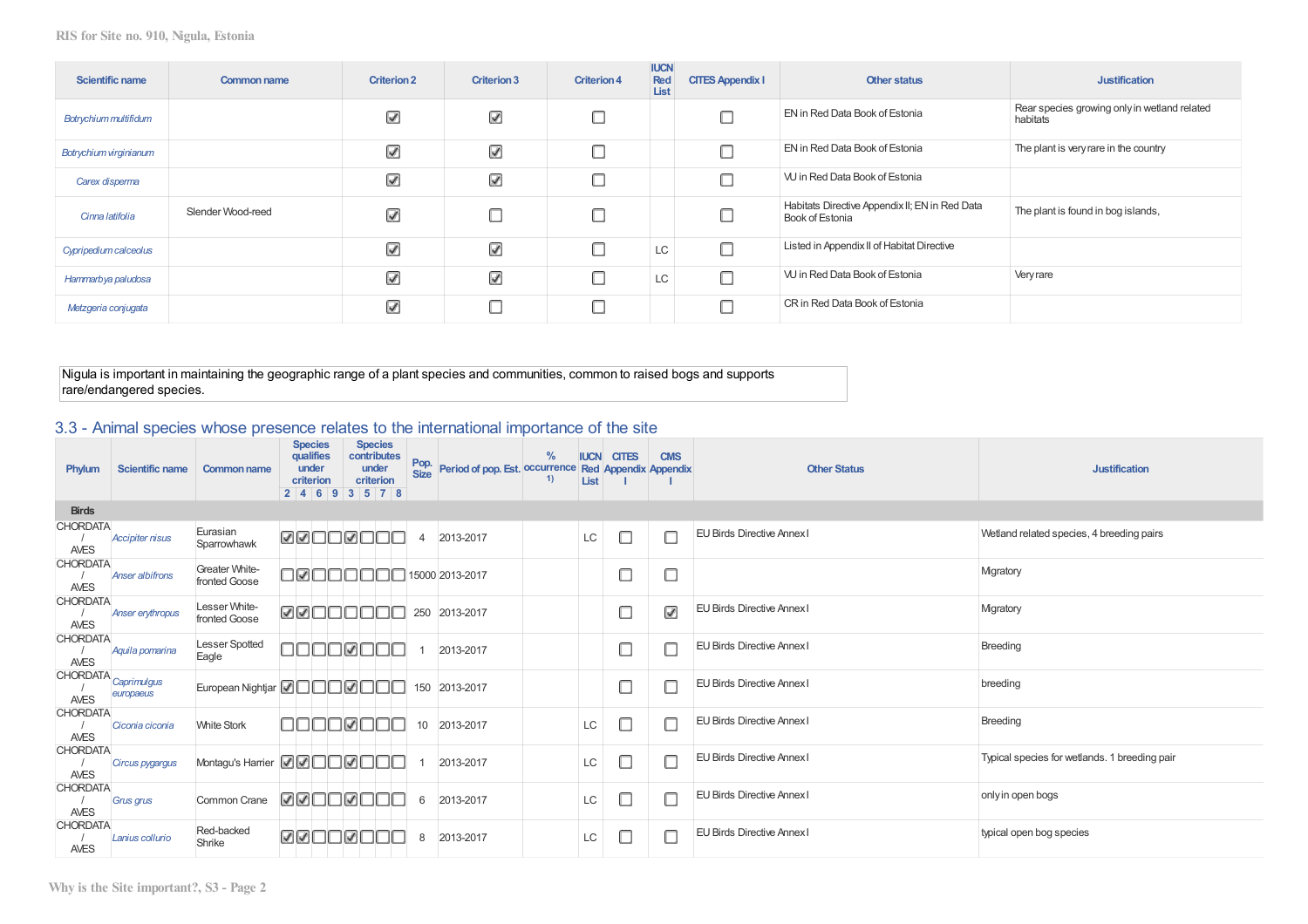| Phylum                             | <b>Scientific name</b> | <b>Common name</b>                                                    | <b>Species</b><br>qualifies<br>under<br>criterion<br>2 4 6 9 3 5 7 8 | <b>Species</b><br>contributes<br>under<br>criterion | Pop.<br><b>Size</b> | $\%$<br>Period of pop. Est. Occurrence Red Appendix Appendix<br>1) | List      | <b>IUCN CITES</b> | <b>CMS</b> | <b>Other Status</b>                   | <b>Justification</b>                         |
|------------------------------------|------------------------|-----------------------------------------------------------------------|----------------------------------------------------------------------|-----------------------------------------------------|---------------------|--------------------------------------------------------------------|-----------|-------------------|------------|---------------------------------------|----------------------------------------------|
| CHORDATA Numenius<br><b>AVES</b>   | phaeopus               | Whimbrel                                                              | RREEREE                                                              |                                                     | 5                   | 2013-2017                                                          | <b>LC</b> | О                 | с          | <b>EU Birds Directive Annex I</b>     | Open wet habitats                            |
| <b>CHORDATA</b><br><b>AVES</b>     | Pernis apivorus        | European Honey<br>Buzzard                                             | <b>MOOOMOC</b>                                                       |                                                     | 8                   | 2013-2017                                                          |           | □                 | E          | <b>EU Birds Directive Annex I</b>     | breeding                                     |
| <b>CHORDATA</b><br><b>AVES</b>     | Pluvialis apricaria    | European Golden<br>Plover, European <b>200000000</b><br>Golden-Plover |                                                                      |                                                     | 40                  | 2013-2017                                                          | LC        | Ω                 | с          | <b>EU Birds Directive Annex I</b>     | Only in open bogs                            |
| <b>CHORDATA</b><br><b>AVES</b>     | Tetrao urogallus       | Western<br>Capercaillie                                               | <u> Muuumuu</u>                                                      |                                                     | 40                  | 2013-2017                                                          |           | □                 | Е          | <b>EU Birds Directive Annex I</b>     | breeding                                     |
| <b>CHORDATA</b><br><b>AVES</b>     | Tringa glareola        | <b>Wood Sandpiper</b>                                                 | <b>M</b> ZOOZOOO                                                     |                                                     | 34                  | 2013-2017                                                          | LC        | □                 | $\Box$     | <b>EU Birds Directive Annex I</b>     | only open bogs in Estonia. 34 breeding pairs |
| <b>Others</b>                      |                        |                                                                       |                                                                      |                                                     |                     |                                                                    |           |                   |            |                                       |                                              |
| <b>CHORDATA</b><br><b>MAMMALIA</b> | <b>Alces alces</b>     | Moose                                                                 | 1000000                                                              |                                                     | 20                  |                                                                    | LC        | О                 | О          |                                       | <b>Breeding</b>                              |
| <b>CHORDATA</b><br><b>MAMMALIA</b> | Canis lupus            | <b>Gray Wolf</b>                                                      | חחחחחΩר                                                              |                                                     | 5                   |                                                                    | <b>LC</b> | ⊽                 | $\Box$     |                                       | <b>Breeding</b>                              |
| <b>CHORDATA</b><br><b>MAMMALIA</b> | Lutra lutra            | European Otter                                                        | RROOROO                                                              |                                                     | $\overline{2}$      |                                                                    | <b>NT</b> | ⊽                 | О          |                                       | in rivers. 2 pairs                           |
| <b>CHORDATA</b><br><b>MAMMALIA</b> | Lynx lynx              | Eurasian Lynx                                                         | 10000000                                                             |                                                     | 2                   |                                                                    | LC        | $\Box$            | С          |                                       | <b>Breeding</b>                              |
| <b>CHORDATA</b><br><b>MAMMALIA</b> | Pteromys volans        | Siberian Flying<br>Squirrel                                           | <b>ØOOOOOO</b>                                                       |                                                     |                     |                                                                    | LС        | О                 | ∩          | EU Habitats Directive Annex II and IV |                                              |
| <b>CHORDATA</b><br><b>MAMMALIA</b> | <b>Ursus arctos</b>    | Grizzly Bear;<br><b>Brown Bear</b>                                    | 100000                                                               |                                                     | $\overline{2}$      |                                                                    | LC        | ⊽                 | $\Box$     |                                       | <b>Breeding</b>                              |

*1) Percentage of the total biogeographic population at the site*

## 3.4 - Ecological communities whose presence relates to the international importance of the site

| Name of ecological community       | <b>Community qualifies under</b><br><b>Criterion 2?</b> | <b>Description</b>     | <b>Justification</b>                  |
|------------------------------------|---------------------------------------------------------|------------------------|---------------------------------------|
| Transition mires and quaking bogs  | ☑                                                       | Priority habitat in EU | EU Habitats Directive Annex I habitat |
| <b>Active Raised Bogs</b>          | ☑                                                       | Priority habitat in EU | EU Habitats Directive Annex I habitat |
| natural dystrophic lakes and ponds |                                                         | Bog pools              |                                       |
| Bog Woodlands                      | V                                                       | Priority habitat in EU | EU Habitats Directive Annex I habitat |

## Optional text boxto provide further information

The area is relatively undrained, in good hydrological condition, remote and unpopulated. Therefore it has all habitats and their ecosystem services functioning fairly well.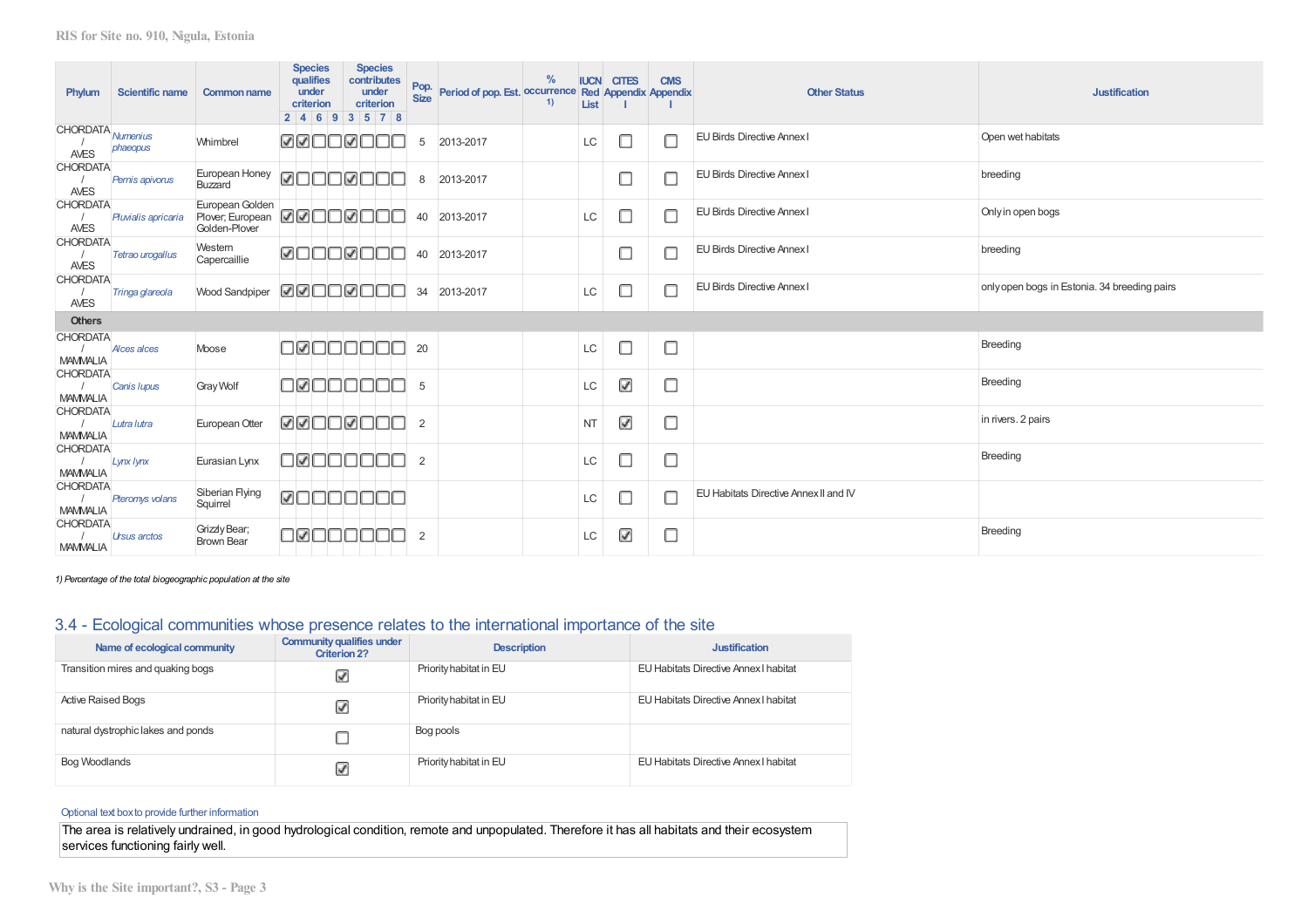# 4 - What is the Site like? (Ecological character description)

## 4.1 - Ecological character

Nigula Nature Conservation Area is an extensive wetland and forest complex with a relict lake (~18 ha) in its eastern border. Peatlands (Nigula Mire) cover 37 % (2,342 ha) of the territory of the Nigula Nature Conservation Area. Nigula mire is a typical West-Estonian type plateau bog with a relatively open and flat central part divided into two separate units by a row of mineral islands. The open hollow-rich bog comprises 55%, pool-rich bog 30% and dwarf shrub-rich pine bog 15% of the total mire area.

Around 13% of the total bog area is made up of over 370 smaller or larger pools, comprising some 60 ha in total. The mineral "bog-islands" found in the mire are surrounded by a narrow strip of mesotrophic bog (fen). The bog is surrounded by mixed deciduous forest. Some broadleaved forests (more than 100 ha) can also be found here.

Mire formation began as a result of infilling and overgrowing of a post-glacial lake, first in the western and then in the eastern unit during the Boreal period. The incline on the edges is most spectacular along the western edge of the bog, where the bog surface may rise up to three meters within twenty meters.

In the eastern part, a good place to observe the rise is near the observation tower, where the slope is 1.5m per ten meters. The steep slopes are caused by the influence of climate, clayey ground and outflow of surface water.

At first view, the bog plateau resembles hummocky grassland, but in early summer the visitor can see fields of cotton-grass, and later the area is covered by the violet flowers of heather - a nice surprise on these wet grounds.

Peat mosses (Sphagnum) turn the bog into a sponge that retains the water from the rain and snow that fall on the bog. Twenty-four species of peat moss have been identified so far, the colourful variety of these mosses covers the hummocks as well as the edges of the dark bog pools. As a result of peat moss decomposition, a peat layer of up to eight meters has been formed. The age of the peat massifs is rather impressive considering the small annual increase of the peat layer (from 0.8 to 1.5 mm). The annual increase, however, has varied widely through the history of the bog, from 0.3 -0.7 mm at the beginning of the boreal climatic period to a maximum of 2.5 mm per year in the subboreal period (4800-2800 years ago). Since then, the yearly peat layer growth has decreased and today does not exceed 1.1 millimeters per year. Signs of bog fires have been found during the peat studies. In the eastern part of the bog, these signs lie at depths of 0.7, 1.7 and 1.8 meters and in the western part at depths of 4.3 and 4.7 meters. The oldest fires date back to the Atlantic climatic period 7800-4800 years ago.

| <b>Wetland types (code and</b><br>name)                                                      | <b>Local name</b> | Ranking of extent (1: greatest - 4: least) | Area (ha)<br>of wetland type | <b>Justification of Criterion 1</b> |
|----------------------------------------------------------------------------------------------|-------------------|--------------------------------------------|------------------------------|-------------------------------------|
| Fresh water > Flowing<br>water >> M: Permanent<br>rivers/<br>streams/<br>creeks              |                   | 4                                          |                              |                                     |
| Fresh water > Lakes and<br>pools<br>>> O: Permanent<br>freshwater lakes                      |                   | 3                                          | 20                           |                                     |
| Fresh water > Lakes and<br>pools >> Tp: Permanent<br>freshwater marshes/<br>pools            |                   | $\overline{2}$                             | 54                           | Representative                      |
| Fresh water > Marshes on<br>peat soils<br>>> U: Permanent Non-<br>forested peatlands         |                   |                                            | 1814                         | Representative                      |
| Fresh water > Marshes on<br>inorganic<br>soils >> W: Shrub-<br>dominated wetlands            |                   | 4                                          |                              |                                     |
| Fresh water > Marshes on<br>inorganic<br>soils >> Xf: Freshwater,<br>tree-dominated wetlands |                   | 4                                          |                              |                                     |
| Fresh water > Marshes on<br>peat soils<br>>> Xp: Permanent Forested<br>peatlands             |                   |                                            | 589                          |                                     |

# 4.2 - What wetland type(s) are in the site?

Inland wetlands

| Human-made wetlands                              |            |                                            |                              |                              |
|--------------------------------------------------|------------|--------------------------------------------|------------------------------|------------------------------|
| Wetland types (code and<br>name)                 | Local name | Ranking of extent (1: greatest - 4: least) | Area (ha)<br>of wetland type | Justification of Criterion 1 |
| 2: Ponds                                         |            |                                            |                              |                              |
| 9: Canals and drainage<br>channels or<br>ditches |            |                                            |                              |                              |

#### Other non-wetland habitat

| Other non-wetland habitats within the site | Area (ha) if known |
|--------------------------------------------|--------------------|
| Forests                                    |                    |
|                                            |                    |

## 4.3 - Biological components

#### 4.3.1 - Plant species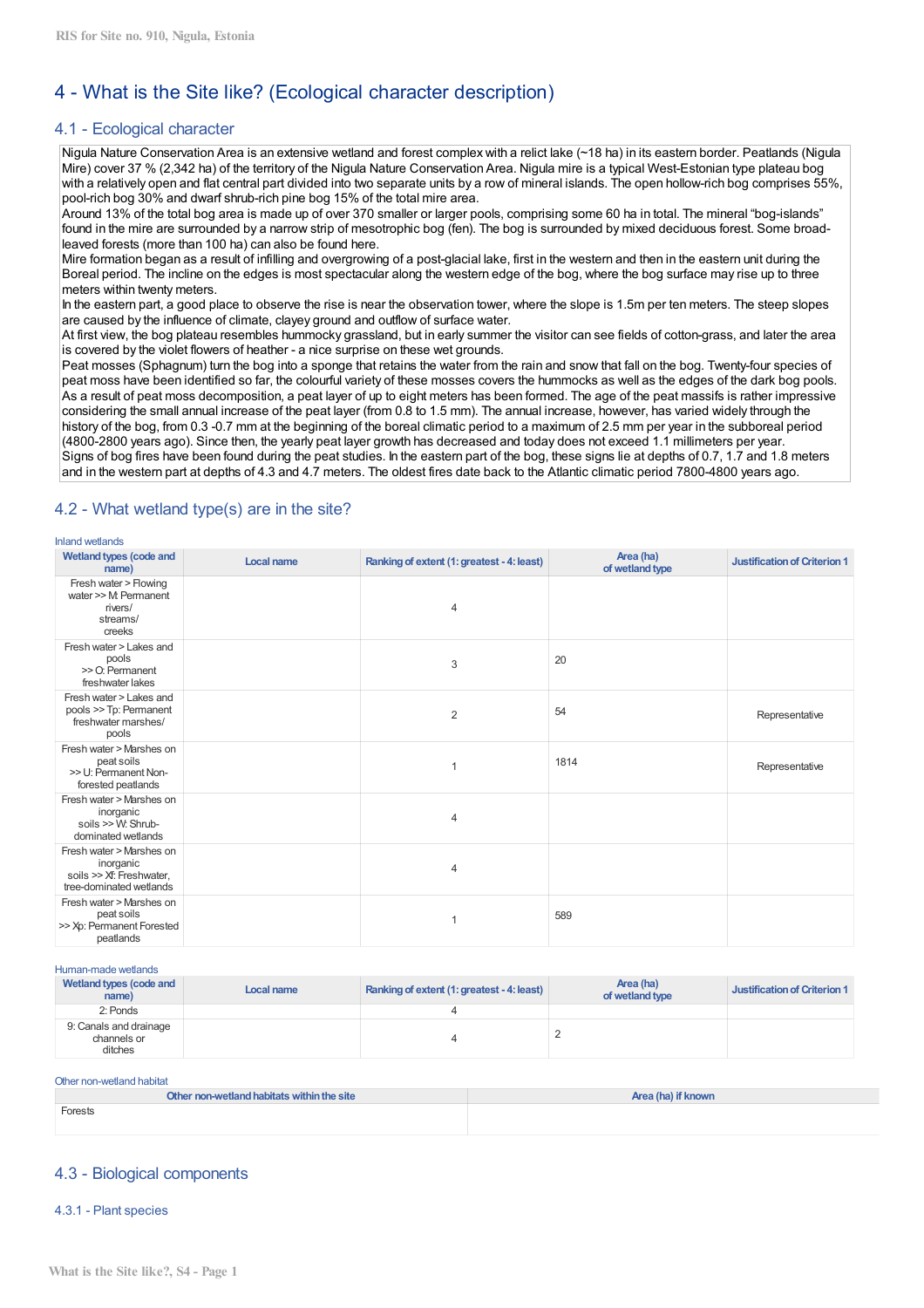**RIS for Site no. 910, Nigula, Estonia**

<no data available>

#### 4.3.2 - Animal species

<no data available>

## 4.4 - Physical components

## 4.4.1 - Climate

| <b>Climatic region</b>                             | <b>Subregion</b>                                                                       |
|----------------------------------------------------|----------------------------------------------------------------------------------------|
| D: Moist Mid-Latitude<br>climate with cold winters | Dfb: Humid continental<br>(Humid with severe winter,<br>no dry season, warm<br>summer) |

| - |  |  |
|---|--|--|
|   |  |  |

## 4.4.2 - Geomorphic setting

| 55                                    | a) Minimum elevation above sea level (in<br>metres) |
|---------------------------------------|-----------------------------------------------------|
| 60                                    | a) Maximum elevation above sea level (in<br>metres) |
| Entire river basin $\square$          |                                                     |
| Upper part of river basin             |                                                     |
| Middle part of river basin $\square$  |                                                     |
| Lower part of river basin $\square$   |                                                     |
| More than one river basin $\mathbb Z$ |                                                     |
| Not in river basin $\square$          |                                                     |
| Coastal                               |                                                     |
|                                       |                                                     |

Please name the river basin or basins. If the site lies in a sub-basin, please also name the larger river basin. For a coastal/marine site, please name the sea or ocean.

The wetland is located in the watershed of Salatsi, Lemme, Häädemeeste and Rannametsa Rivers and forms a part of a paludified inland lowland (Metsepole Lowland, 258 sq.km).

4.4.3 - Soil

Organic <sup>2</sup>

## $U_{\text{pdate}}$ ) Changes at RIS update No change  $\textcircled{\textsc{1}}$  Increase  $\textcircled{\textsc{1}}$  Unknown  $\textcircled{\textsc{1}}$

No available information  $\square$ 

#### Are soil types subject to change as a result of changing hydrological<br>Are Soil types subject to change as a result of changing hydrological Yes O No conditions (e.g., increased salinityor acidification)?

#### 4.4.4 - Water regime

Water permanence

| Presence?                          | <b>Changes at RIS update</b> |
|------------------------------------|------------------------------|
| Usually permanent water<br>present |                              |

#### Source ofwater that maintains character of the site

| Presence?                                | <b>Predominant water source</b> | <b>Changes at RIS update</b> |
|------------------------------------------|---------------------------------|------------------------------|
| Water inputs from rainfall /<br>snowfall | V                               | No change                    |
| Water inputs from<br>groundwater         |                                 | No change                    |

#### Water destination

| Presence?               | <b>Changes at RIS update</b> |
|-------------------------|------------------------------|
| Feeds groundwater       | No change                    |
| To downstream catchment | No change                    |

Stability of water regime

| Presence?                   | <b>Changes at RIS update</b> |
|-----------------------------|------------------------------|
| Water levels largely stable | No change                    |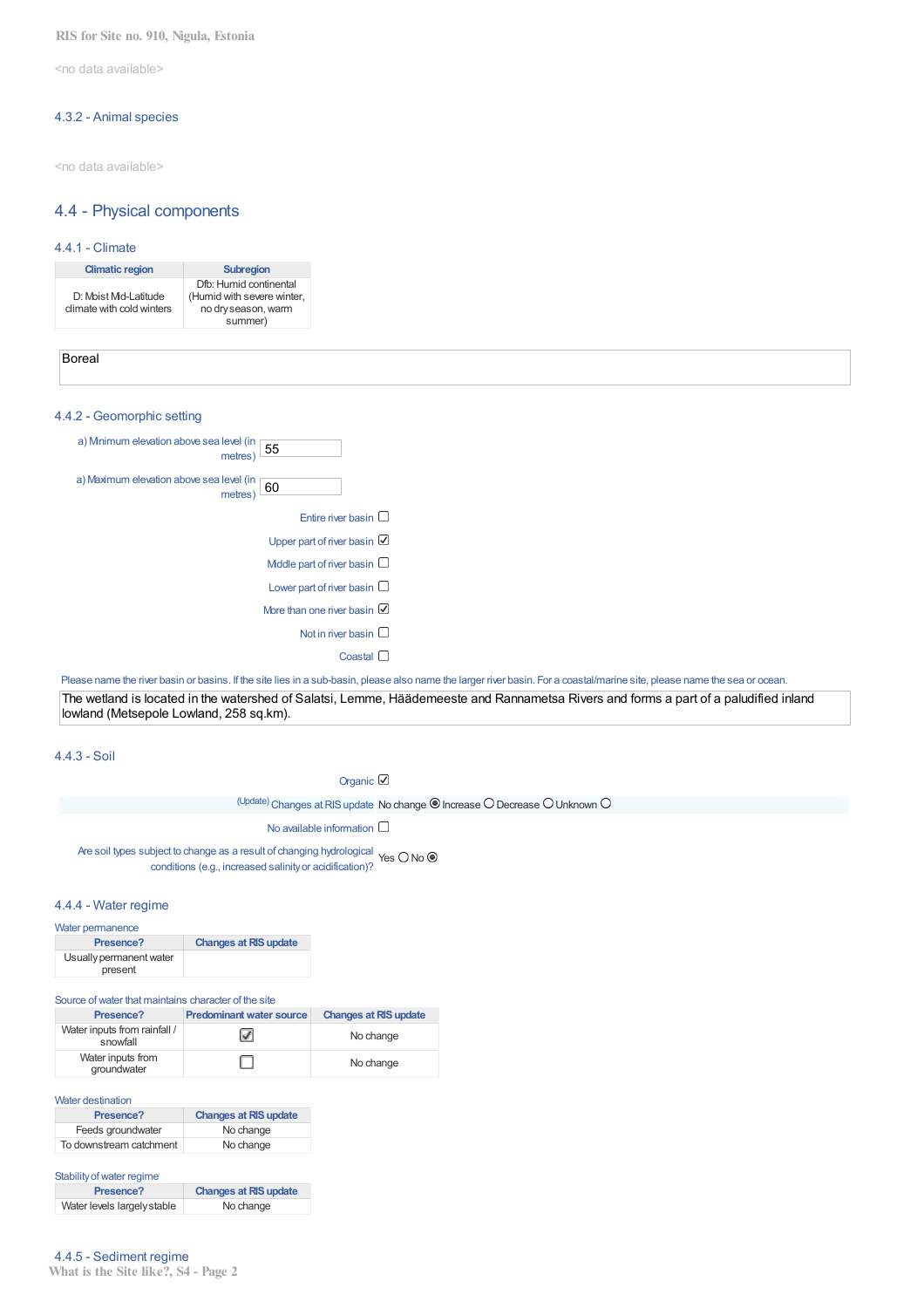Sediment regime unknown

## 4.4.6 - Water pH

Unknown **☑** 

## 4.4.7 - Water salinity

Fresh (< $0.5$  g/l)  $\boxtimes$ 

(Update) Changes at RIS update No change @ Increase O Decrease O Unknown O

Unknown  $\square$ 

## 4.4.8 - Dissolved or suspended nutrients in water

Unknown **☑** 

## 4.4.9 - Features of the surrounding area which may affect the Site

Please describe whether, and if so how, the landscape and ecological characteristics in the area surrounding the Ramsar Site differ from the i) broadly similar  $\bullet$  ii) significantly different site itself:

## 4.5 - Ecosystem services

#### 4.5.1 - Ecosystem services/benefits

| <b>Provisioning Services</b> |                                                         |                                |  |
|------------------------------|---------------------------------------------------------|--------------------------------|--|
| <b>Ecosystem service</b>     | <b>Examples</b>                                         | Importance/Extent/Significance |  |
| Food for humans              | Sustenance for humans<br>(e.g., fish, molluscs, grains) | Low                            |  |
| Wetland non-food products    | Livestock fodder                                        | Medium                         |  |

## Regulating Services

| <b>Ecosystem service</b>                | <b>Examples</b>                                                                                   | Importance/Extent/Significance |
|-----------------------------------------|---------------------------------------------------------------------------------------------------|--------------------------------|
| Maintenance of hydrological<br>regimes  | Groundwater recharge and<br>discharge                                                             | High                           |
| Pollution control and<br>detoxification | Water purification/waste<br>treatment or dilution                                                 | Low                            |
| Climate regulation                      | Regulation of greenhouse<br>gases, temperature,<br>precipitation and other<br>climactic processes | High                           |

#### Cultural Services

| <b>Ecosystem service</b>    | <b>Examples</b>                                                                                   | Importance/Extent/Significance |
|-----------------------------|---------------------------------------------------------------------------------------------------|--------------------------------|
| Recreation and tourism      | Nature observation and<br>nature-based tourism                                                    | High                           |
| Spiritual and inspirational | Cultural heritage (historical<br>and archaeological)                                              | Low                            |
| Spiritual and inspirational | Aesthetic and sense of<br>place values                                                            | High                           |
| Scientific and educational  | Long-term monitoring site                                                                         | High                           |
| Scientific and educational  | Important knowledge<br>systems, importance for<br>research (scientific<br>reference area or site) | High                           |
| Scientific and educational  | Educational activities and<br>opportunities                                                       | High                           |
| Scientific and educational  | Maior scientific study site                                                                       | High                           |

#### Supporting Services

| <b>Ecosystem service</b> | <b>Examples</b>                                                                                                                                                           | Importance/Extent/Significance |
|--------------------------|---------------------------------------------------------------------------------------------------------------------------------------------------------------------------|--------------------------------|
| <b>Biodiversity</b>      | Supports a variety of all life<br>forms including plants,<br>animals and<br>microorganizms, the genes<br>they contain, and the<br>ecosystems of which they<br>form a part | High                           |
| Soil formation           | Accumulation of organic<br>matter                                                                                                                                         | High                           |
| Nutrient cycling         | Carbon<br>storage/sequestration                                                                                                                                           | High                           |
| Pollination              | Support for pollinators                                                                                                                                                   | Medium                         |

Within the site:  $\boxed{100}$ 

Outside the site: 15 000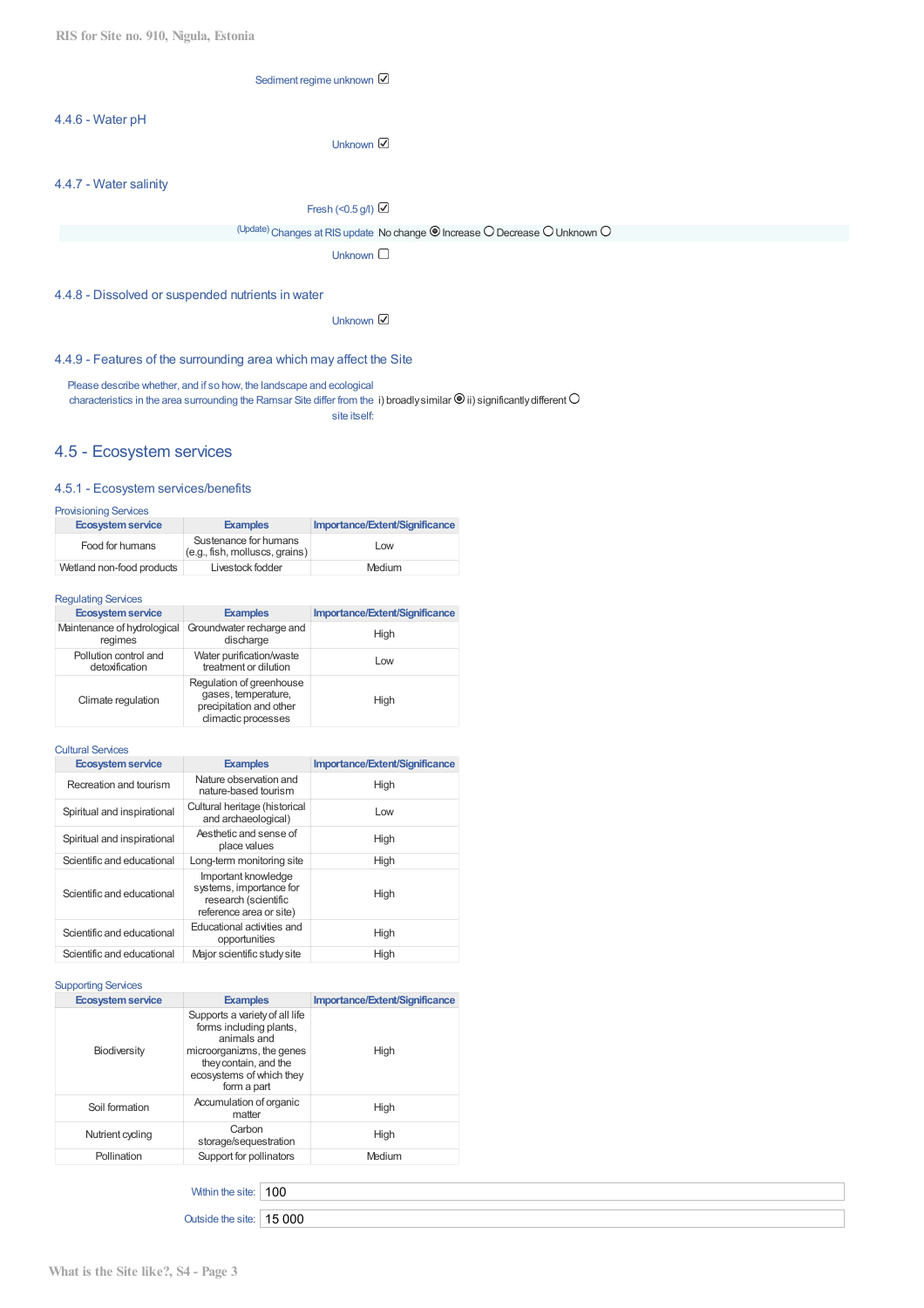#### Have studies or assessments been made of the economic valuation of ecosystem services provided by this Ramsar Site? Yes @ No O Unknown (

## 4.5.2 - Social and cultural values

i) the site provides a model of wetland wise use, demonstrating the application of traditional knowledge and methods of management and  $\Box$ use that maintain the ecological character of the wetland

ii) the site has exceptional cultural traditions or records of former  $\Box$ civilizations that have influenced the ecological character of the wetland

iii) the ecological character of the wetland depends on its interaction with local communities or indigenous peoples

#### Description if applicable

The maintenance of wooded meadows and agricultural grasslands (supporting wetland related predators) depends on local farmers. Wooded meadows and grasslands are semi-natural habitats which need mowing or grazing for survival, without support from local communities the grasslands and meadows will overgrow with bushes and loose their biodiversity.

iv) relevant non-material values such as sacred sites are present and their existence is strongly linked with the maintenance of the ecological  $\Box$ character of the wetland

## 4.6 - Ecological processes

<no data available>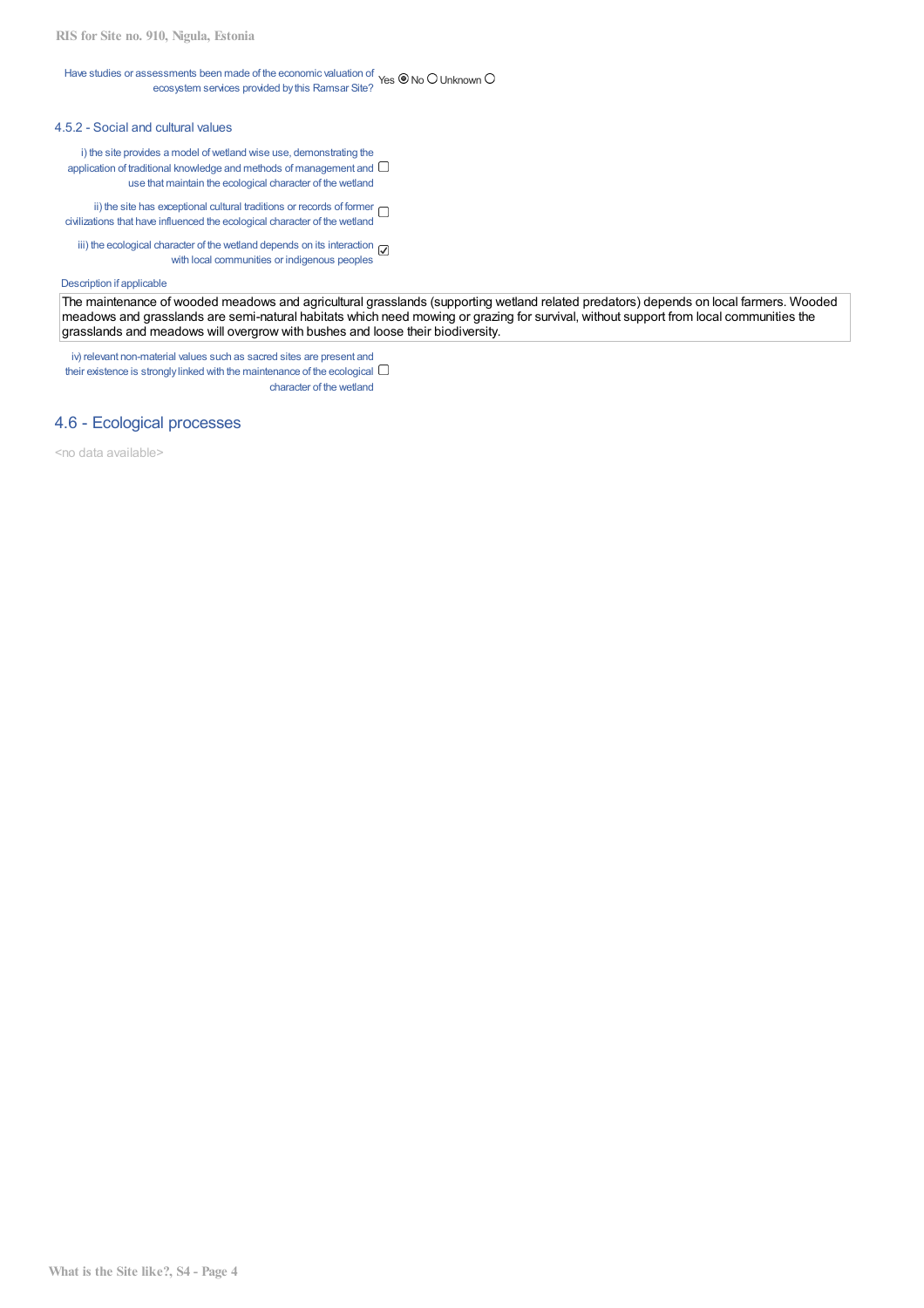# 5 - How is the Site managed? (Conservation and management)

# 5.1 - Land tenure and responsibilities (Managers)

#### 5.1.1 - Land tenure/ownership

| Public ownership               |                               |                         |
|--------------------------------|-------------------------------|-------------------------|
| Category                       | <b>Within the Ramsar Site</b> | In the surrounding area |
| National/Federal<br>government |                               |                         |

#### Private ownership

| Category                                      | <b>Within the Ramsar Site</b> | In the surrounding area |
|-----------------------------------------------|-------------------------------|-------------------------|
| Other types of<br>private/individual owner(s) |                               | ⊽                       |

Provide further information on the land tenure / ownership regime (optional):

22% private land, 78 % State owned land

#### 5.1.2 - Management authority

| Please list the local office / offices of any<br>agency or organization responsible for<br>managing the site: | Estonian Environmental Board, Lääne region         |
|---------------------------------------------------------------------------------------------------------------|----------------------------------------------------|
| Provide the name and/or title of the person<br>or people with responsibility for the wetland:                 | Kadri Hänni, Senior Nature Conservation Specialist |
| Postal address:                                                                                               | Roheline 64, Pärnu EE80010, Estonia                |
| E-mail address:                                                                                               | kadri.hanni@keskkonnaamet.ee                       |

## 5.2 - Ecological character threats and responses (Management)

## 5.2.1 - Factors (actual or likely) adversely affecting the Site's ecological character

#### Water regulation

| <b>Factors adversely</b><br>affecting site | <b>Actual threat</b> | <b>Potential threat</b> | <b>Within the site</b> | <b>Changes</b> | In the surrounding area | <b>Changes</b> |
|--------------------------------------------|----------------------|-------------------------|------------------------|----------------|-------------------------|----------------|
| Drainage                                   |                      |                         |                        |                |                         |                |

Agriculture and aquaculture

| <b>Factors adversely</b><br>affecting site | <b>Actual threat</b> | <b>Potential threat</b> | Within the site | <b>Changes</b> | In the surrounding area | <b>Changes</b> |
|--------------------------------------------|----------------------|-------------------------|-----------------|----------------|-------------------------|----------------|
| Wood and pulp<br>plantations               |                      |                         |                 |                |                         |                |

#### Biological resource use

| <b>Factors adversely</b><br>affecting site | <b>Actual threat</b> | <b>Potential threat</b> | Within the site | <b>Changes</b> | In the surrounding area | <b>Changes</b> |
|--------------------------------------------|----------------------|-------------------------|-----------------|----------------|-------------------------|----------------|
| Logging and wood<br>harvesting             |                      |                         |                 |                | v.                      |                |
| Unspecified                                |                      |                         |                 |                |                         |                |

#### Human intrusions and disturbance

| <b>Factors adversely</b><br>affecting site | <b>Actual threat</b> | <b>Potential threat</b> | Within the site | <b>Changes</b> | In the surrounding area | <b>Changes</b> |
|--------------------------------------------|----------------------|-------------------------|-----------------|----------------|-------------------------|----------------|
| Recreational and<br>tourism activities     | Low impact           | Low impact              |                 | No change      |                         | No change      |

#### Natural system modifications

| <b>Factors adversely</b><br>affecting site | <b>Actual threat</b> | <b>Potential threat</b> | Within the site | <b>Changes</b> | In the surrounding area | <b>Changes</b> |
|--------------------------------------------|----------------------|-------------------------|-----------------|----------------|-------------------------|----------------|
| Unspecified/others                         |                      |                         |                 |                |                         |                |
| Vegetation clearance/<br>land conversion   |                      |                         |                 |                |                         |                |

Pollution

| <b>Factors adversely</b><br>affecting site | <b>Actual threat</b> | <b>Potential threat</b> | Within the site | <b>Changes</b> | In the surrounding area | <b>Changes</b> |
|--------------------------------------------|----------------------|-------------------------|-----------------|----------------|-------------------------|----------------|
| Air-borne pollutants                       |                      |                         |                 |                |                         |                |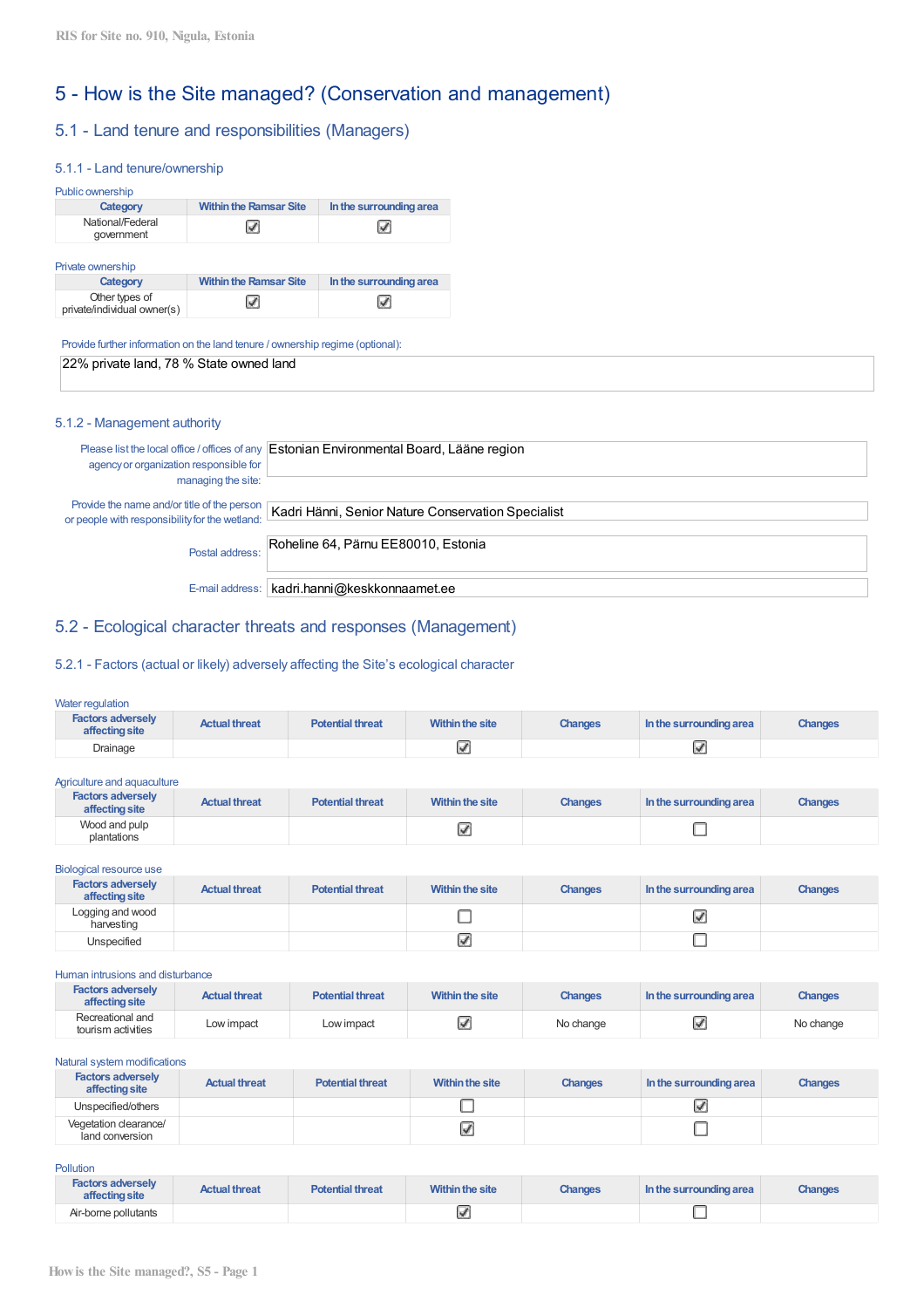#### 5.2.2 - Legal conservation status

Regional (international) legal designations

| Designation type | Name of area             | Online information url | Overlap with Ramsar Site |
|------------------|--------------------------|------------------------|--------------------------|
| EU Natura 2000   | Nigula Nature area       |                        | whole                    |
| EU Natura 2000   | North-Livonian Bird area |                        | partly                   |

| National legal designations |              |                        |                          |
|-----------------------------|--------------|------------------------|--------------------------|
| <b>Designation type</b>     | Name of area | Online information url | Overlap with Ramsar Site |
| nature reserve              |              |                        | whole                    |

#### Non-statutorydesignations

| <b>Designation type</b> | Name of area | Online information url | Overlap with Ramsar Site |
|-------------------------|--------------|------------------------|--------------------------|
| Important Bird Area     |              |                        |                          |
|                         |              |                        |                          |

## 5.2.3 - IUCN protected areas categories (2008)

Ia Strict Nature Reserve

Ib Wilderness Area: protected area managed mainly for wilderness  $\Box$ protection

II National Park: protected area managed mainly for ecosystem  $\Box$ protection and recreation

III Natural Monument: protected area managed mainly for conservation  $\Box$ of specific natural features

IVHabitat/Species Management Area: protected area managed mainly for conservation through management intervention

VProtected Landscape/Seascape: protected area managed mainlyfor landscape/seascape conservation and recreation

VI Managed Resource Protected Area: protected area managed mainly for the sustainable use of natural ecosystems

### 5.2.4 - Key conservation measures

| Legal protection |               |
|------------------|---------------|
| <b>Measures</b>  | <b>Status</b> |
| Legal protection | Implemented   |

Habitat

| <b>Measures</b>                     | <b>Status</b> |
|-------------------------------------|---------------|
| Hydrology<br>management/restoration | Implemented   |

## **Human Activities**

| <b>Measures</b>                                                            | <b>Status</b> |
|----------------------------------------------------------------------------|---------------|
| Communication, education,<br>and participation and<br>awareness activities | Implemented   |
| Research                                                                   | Implemented   |
| Livestock<br>management/exclusion<br>(excluding fisheries)                 | Implemented   |

## 5.2.5 - Management planning

Is there a site-specific management plan for the site? Yes

Has a management effectiveness assessment been undertaken for the Yes  $\bigcirc$  No ( site?

If the site is a formal transboundarysite as indicated in section Data and location > Site location, are there shared management planning Yes  $\circ$  No  $\circ$ processes with another Contracting Party?

Please indicate if a Ramsar centre, other educational or visitor facility, or an educational or visitor programme is associated with the site:

There is a Nigula Research centre in Vanajärve. Lots of scientific research, educational programs and student courses are held. There is a nature trail and two lookout towers in Nigula bog.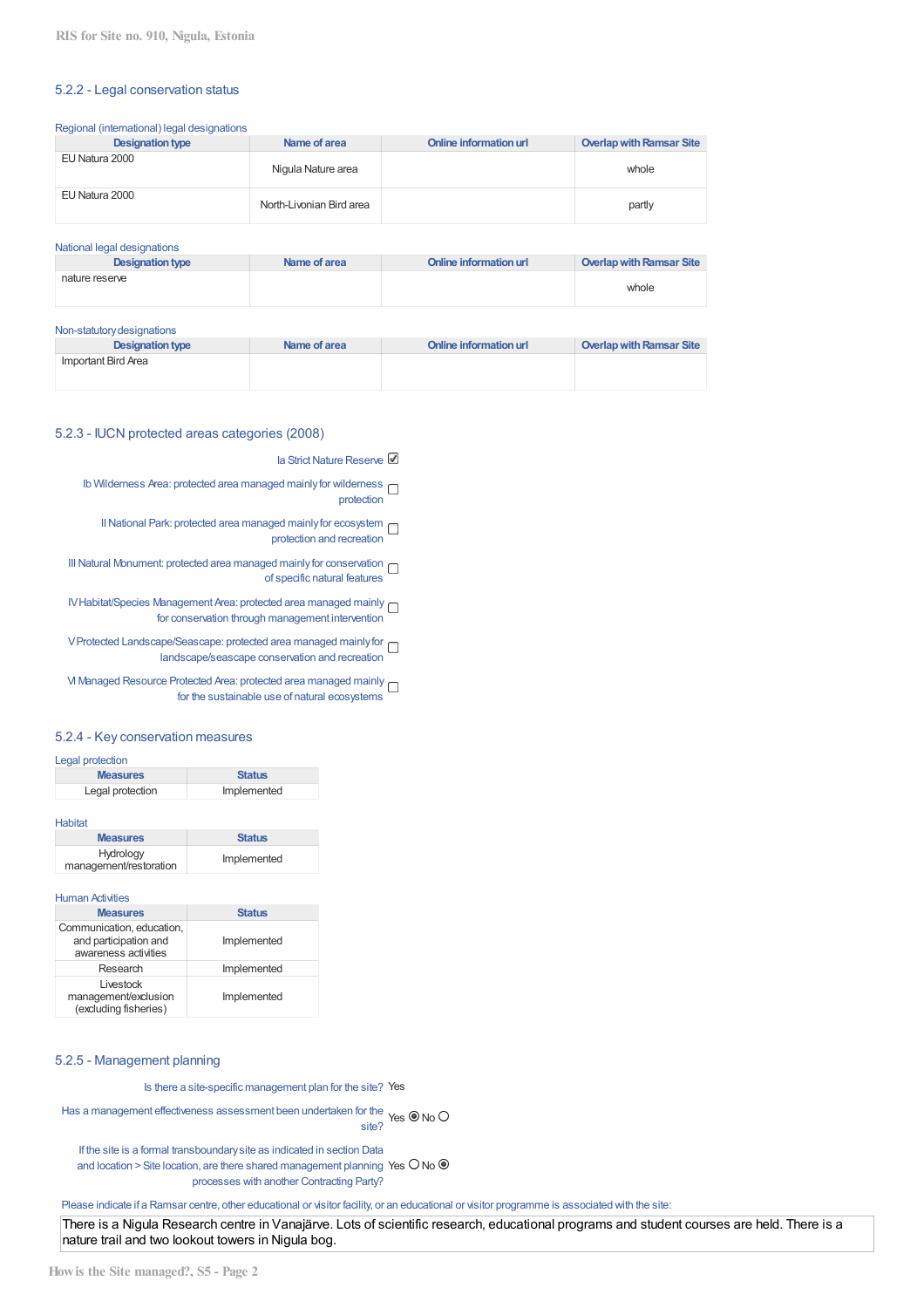## 5.2.6 - Planning for restoration

Is there a site-specific restoration plan? Yes, there is a plan

#### Further information

## Restoration works have been started but not finished yet.

## 5.2.7 - Monitoring implemented or proposed

| <b>Monitoring</b>                  | <b>Status</b> |
|------------------------------------|---------------|
| <b>Birds</b>                       | Implemented   |
| Plant community                    | Implemented   |
| Soil quality                       | Implemented   |
| Animal species (please<br>specify) | Implemented   |

The following 10 monitoring programs are in Nigula Ramsar site: Vulnerable plant and moss species, Fen and bog birds, Wintering bird survey, Geese, swans and crane monitoring, Birds of prey, Forests and forest soil monitoring, Tetrao urogallus monitoring, Eagles and black stork monitoring, night butterflies communities.